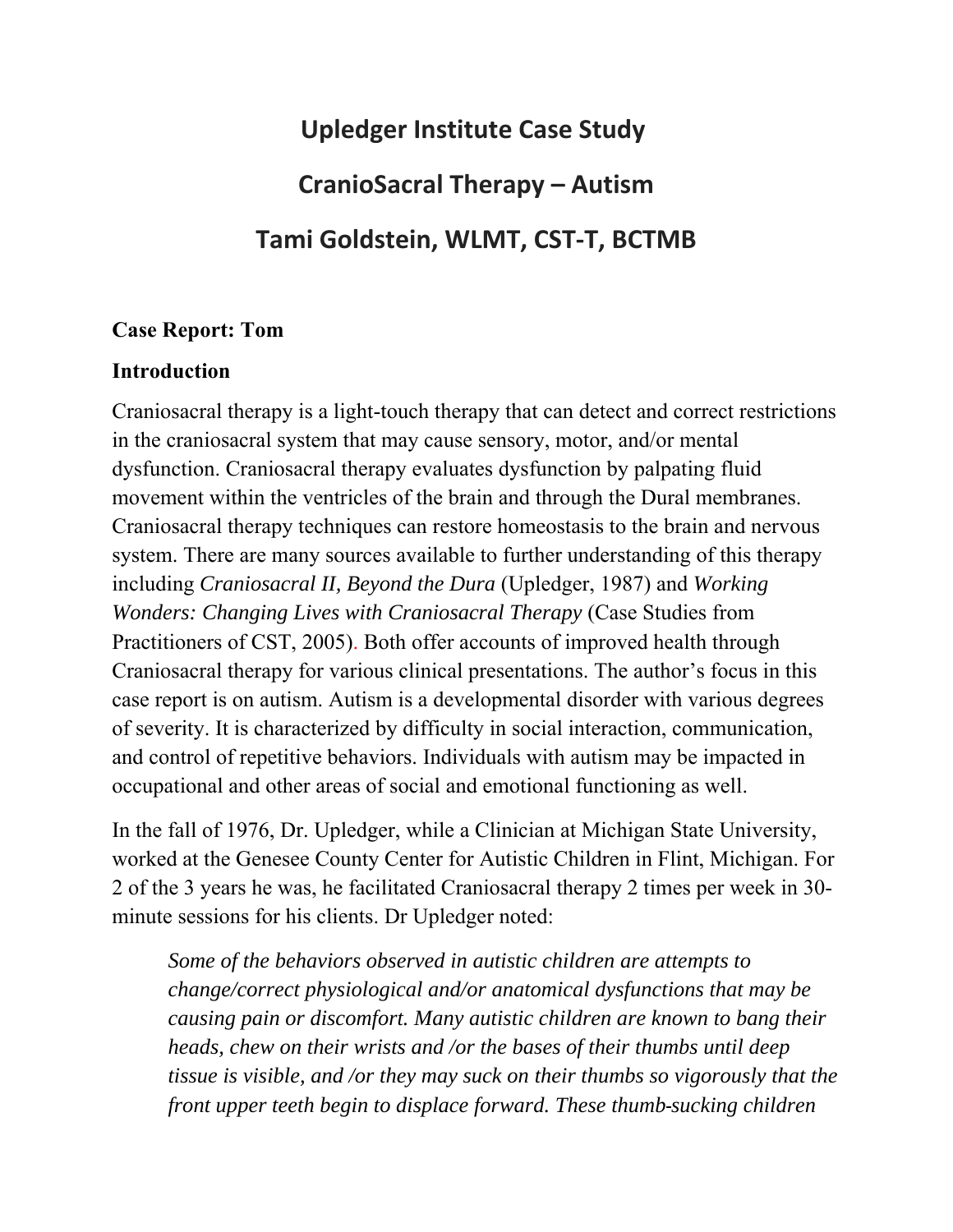*are pushing on the roof of their mouth as hard as they can. We have observed that, when specific corrections of the CST are successfully carried out, these behaviors spontaneously cease. It is in my opinion that the headbanging child is trying to release compressive force in the head that is quite painful. When we release this compression, the head banging stops. This compression is from the front to the back of the head.* 

The craniosacral therapy approach to autism releases restrictions in the membrane layers that surround the brain, enhances the movement of cerebrospinal fluid (which nourishes and helps remove toxins), and releases restriction areas of the body where restriction within the soft tissue may impact the craniosacral system and the brain.

# **Client History Provided by the Mother**

Tom was born November 22, 1995, full term and in good health except for jaundice. He suffered from chronic ear infection and therefore had tubes placed in his ears at 14 months.

In April 1998, Tom had his first seizure after his 2-year vaccinations. He was diagnosed with autism at 2.5 years-old by the local university hospital doctors.

Tom was frequently hospitalized with symptoms that included; severe vomiting and diarrhea; he required feeding tubes and an upper endoscopy, a GI biopsy, and pic line for nutrition. He tested "off the chart" immune panel. Additional diagnoses included severe food allergies to milk, eggs, peanuts, soy and wheat.

Until age 8 his symptoms continued with frequent severe diarrhea followed by severe constipation and an onset of behavioral changes.

Tom attended WEAP, the Wisconsin Early Autism Project (11/98) for 5 years until he was dismissed for lack of continual progress. He practiced puzzles, matching, and a PECS (Picture Exchange Communication System for food requests.

Craniosacral therapy was facilitated for a short period of time prior to age 8.

At age 8, Tom was removed from school by his parents. At that time, they initiated biomedical therapies and dietary changes to address the bowel issues.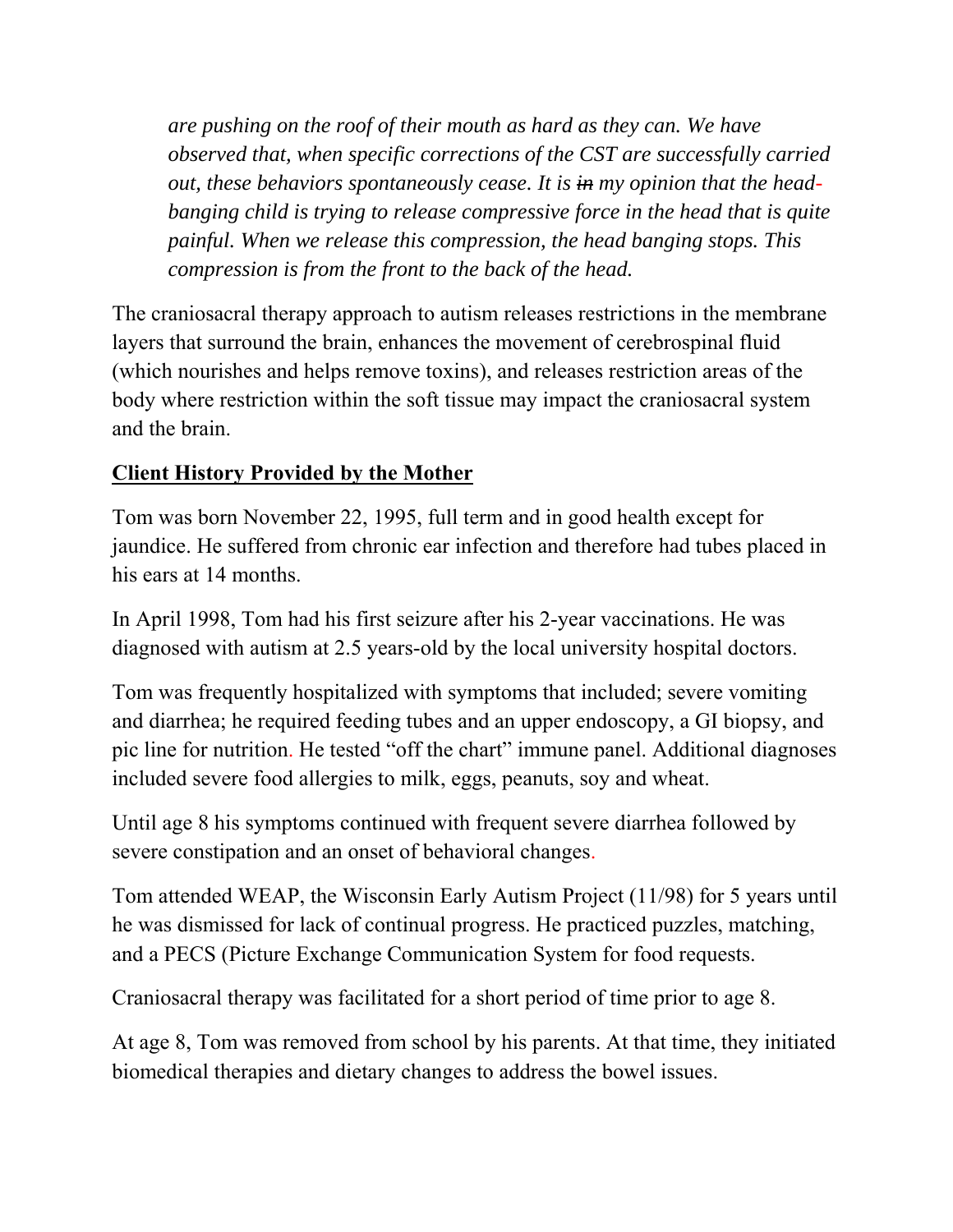Tom's parents tried hyperbaric chamber therapy at a cost of \$3000.00 and Electric Stim Therapy for \$500.00

All supplements and biomedical therapies were paid out of pocket totaling between \$100,000 - \$150,000. This figure does not include the costs of ongoing traditional western medical care.

Tom is under chiropractic care and receives regular chiropractic adjustments.

Protocols to address behavior and reactions to drastic weather changes are:

- 1) wait 15 minutes
- 2) administer Ibuprofen (for headaches)
- 3) PRN (Pro re nata as the circumstances arises) Lorazipan

Mother adds that Tom resides in a group home and has round-the-clock managed care. She has scheduled CST sessions to address aggressive behaviors, as well as "severe" self-injurious behaviors that includes head-banging, skin-picking, and slapping. She reported that Tom suffers from frequent headaches, is sensitive to low pressure systems, and is afraid of touch. She advised that she is unable to be in the room with Tom during therapies as he is unable to control himself when she is present, and he might unintentionally hurt her. We arranged for her to wait in the back office, out of sight.

The mother arranged transportation for Tom that included 2 handlers who would be present at all times in the event that he became a danger to himself or others.

# **Observation**

Tom was brought in for treatment at 2-week intervals for almost three years for a total of 60 sessions. He frequently presented with contusions, bruises, and open sores on his face, arms, and legs. He is nonverbal; his arms and hands are in constant motion. He frequently hits or punches the wall and/or himself.

He had severe head-forward posture and bilaterally anterior rotation of his shoulders. His thoracic chest appeared sunken into his body and his inferior cervical and superior thoracic spine were protruding. The superior aspect of his skull was compressed over the coronal suture, his skin folded over along his nasal suture line. There was asymmetry throughout his cranium.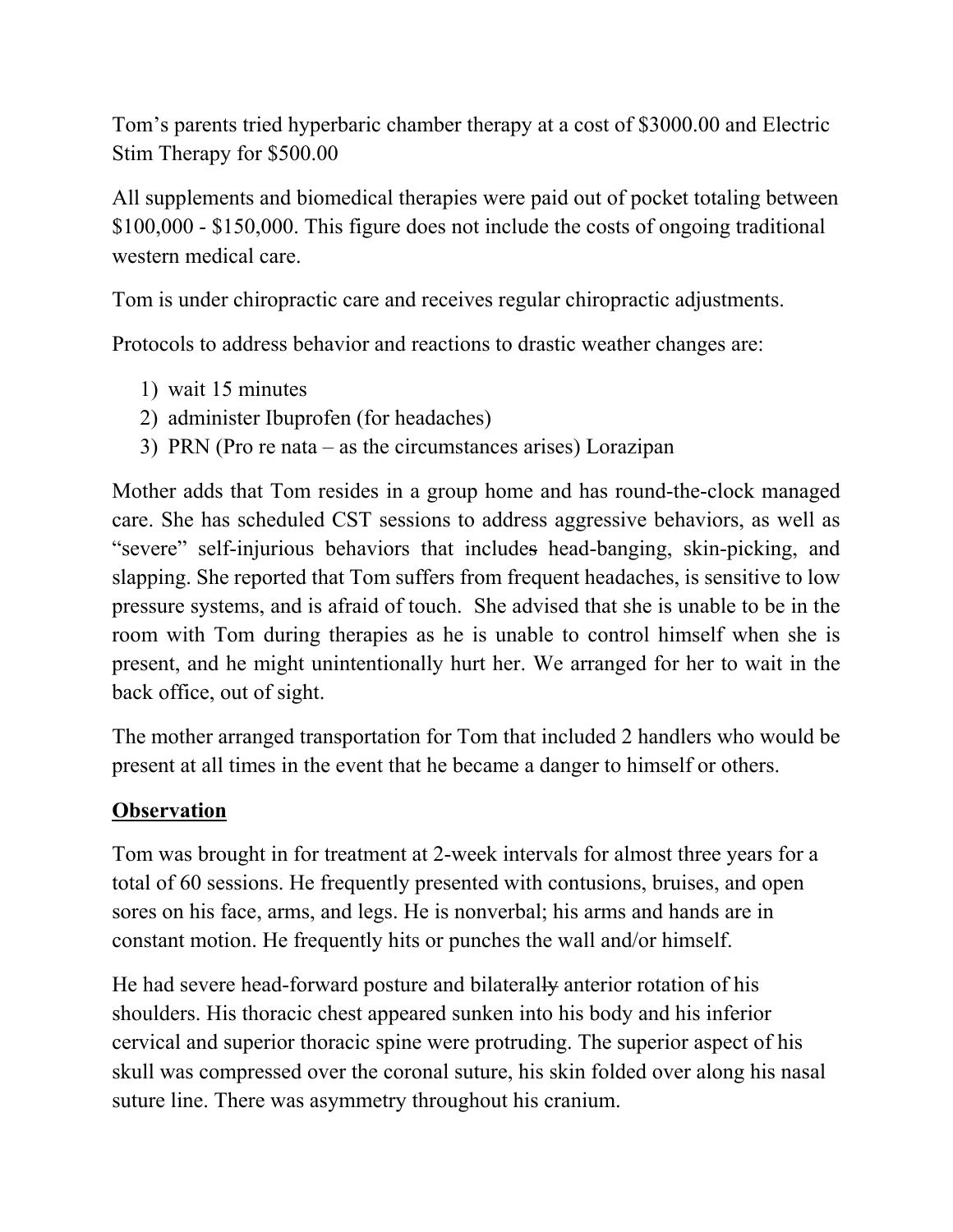# **Treatment**

Rationale for treatment was based on Dr. Upledger's writings regarding his work with individuals with autism and the benefits of craniosacral therapy and healing touch.

Dr. Upledger, in speaking about Direction of Energy says, "Pretend that your hands are electrodes and that you are passing energy back and forth between them until a palpable softening and therapeutic pulse are perceived at the site of restriction."

Tom only allowed touch on the posterior aspect of his body, and occasionally the top of his head. His craniosacral rhythm was evaluated for symmetry, quality, amplitude, and rate. Tom's rhythm reflected no symmetry, the quality was choppy and sluggish, there was little amplitude and the rate was slow (4 cycles per minute compared to an average of 6 to 12).

Other craniosacral therapy techniques included modified Dural tube rock and glide and direction of energy.

Sessions lasted 2 to 30 minutes, based on Tom's ability to sustain touch. At times, he slapped or pinched to remove my hand.

On days he could sustain touch, I used direction of energy to help release restriction patterns. This included coronal/ sagittal suture lines and/or occipital mastoid suture restriction. With more tolerated touch, induction of a still-point (at Thoracic or PSIS) and/or a modified Dural tube rock and glide were facilitated.

# **Outcomes**

Tom's need for PRN Lorazipan reduced from 4-5 times per week to a few times a per year.

At the conclusion of sessions during which Tom tolerated touch, palpation showed improvement in the craniosacral rhythm rate of 6 to 7 cycles. The symmetry, quality, and amplitude improved; there was increased fascia movement along the Dural tube. Suture lines in the cranium were softer upon palpation.

# **Perceived Behavioral Outcomes**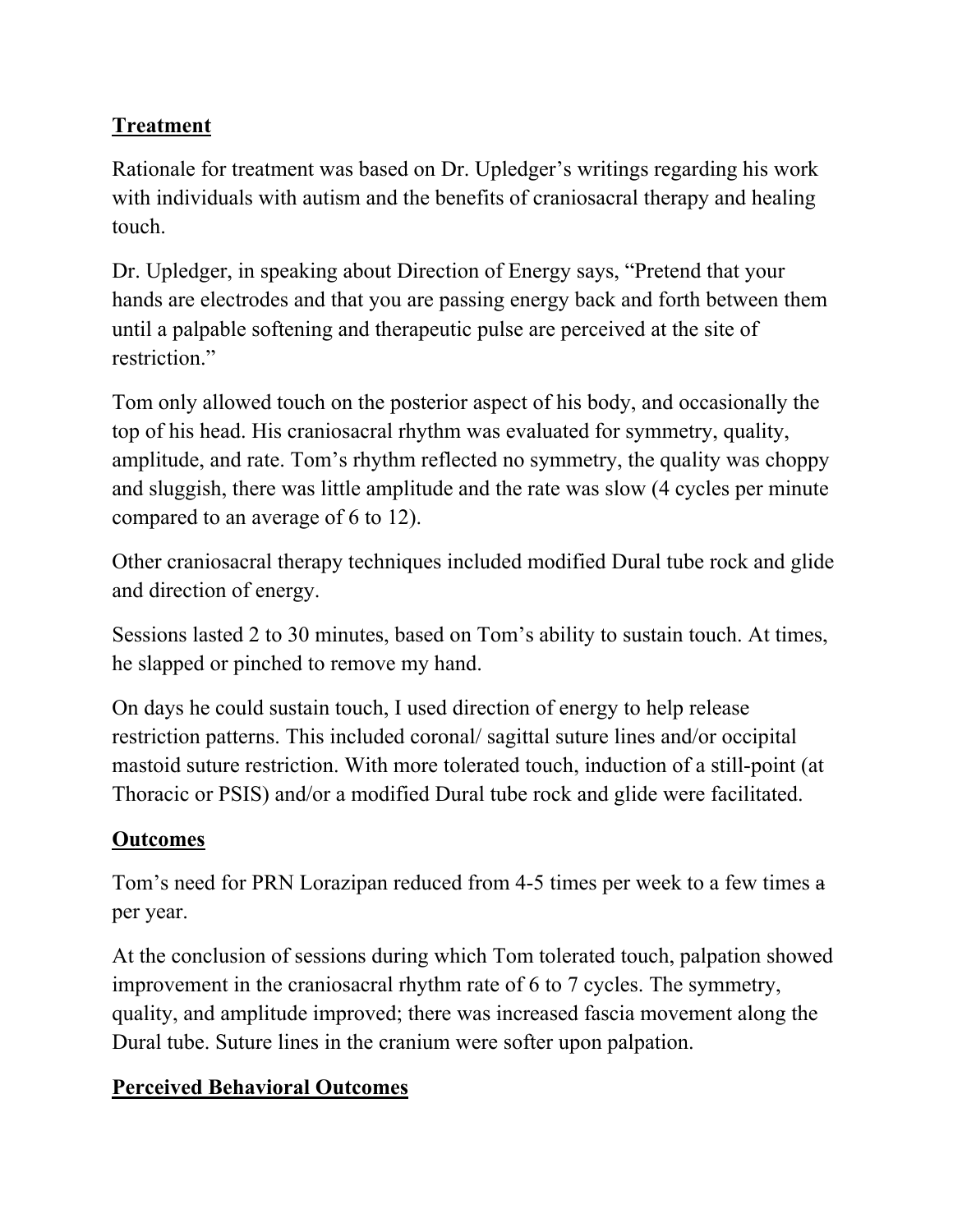Sequentially, as witnessed by the caregivers, mother, and therapist:

Tom transitioned from his initial choice for seating from behind my desk, to the front of the desk to the treatment table. Treatment is currently facilitated with Tom in a sitting position on top of the massage table.

Initially, Tom watched the same 30 seconds of *Beauty and the Beast* repeatedly; now he will switch to other movies. He does not watch an entire movie but will readily switch choices for a short duration of time.

Tom's self-injurious behavior reduced.

Tom's mother is able to be in the treatment rooms during craniosacral therapy. In an effort to redirect Tom's hands, his mother feeds him treats in a pattern that crosses his body at each treat offering. Initially the caregiver had the task of offering treats. With his hands occupied, the frequency of his hitting, slapping, or pinching reduced.

Tom is able to attend outings with his family and participate in family events.

Tom initiates and accepts hugs and kisses from his mother.

Tom uses gentle touch to remove my hand or someone else's from touching him when he no longer wants the contact.

#### **Discussion**

Aggressive and/or self-injurious behavior is not uncommon within this population; all therapies designed to reduce it these behaviors should be considered. This case report reflects benefit from craniosacral therapy and intentional touch. Perceived and measurable outcomes carry the same importance when the quality of life is  $\frac{1}{n}$ at stake. Anecdotal data reflects support of this work.

This case report is not intended to reflect benefits to all individuals with autism. However, it recommends further cases studies, documentation, and research into the benefits of craniosacral therapy for autism clients.